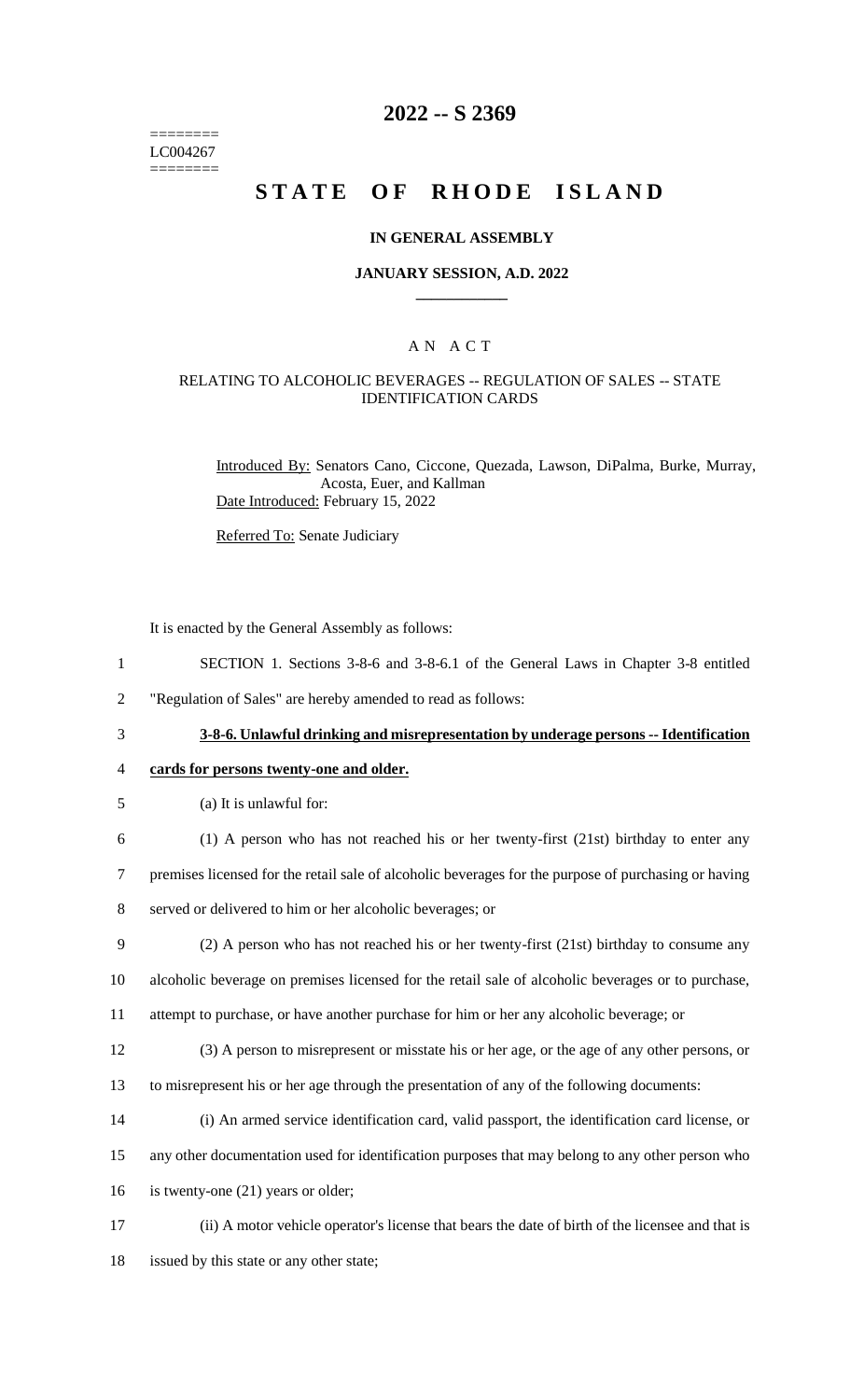- (iii) A Rhode Island identification card, as defined in subsection (b), for the purpose of inducing any licensee, or any employee of any licensee, to sell, serve, or deliver any alcoholic beverage to a minor.
- $\Phi$  (b)(1)(i) The administrator of the division of motor vehicles shall issue to any person who has reached his or her twenty-first (21st) birthday a Rhode Island identification card upon payment of a fee of twenty-five dollars (\$25), and, upon presentation of a certified birth or baptismal certificate, or U.S. or foreign passport, or U.S. naturalization certificate or a valid immigrant or refugee document issued by the United States Citizenship and Immigration Services, including, but not limited to, any one of the following: Form I-551, Form I-94, Form I-688A, Form I-688, and a 10 form evidencing that the applicant is a current or past recipient of a grant of deferred action under 11 the Deferred Action for Childhood Arrivals program, or a resident unable to establish lawful 12 presence in the United States with proof of residency in this state who has a tax identification 13 number doing business in this state, together with a document bearing the applicant's signature. 14 (ii) All filings, applications, information, evidence, and any other document filed pursuant 15 to this section or the information contained on the identification card shall be deemed confidential
- 16 documents and shall not be available for public inspection or disclosure absent a court order. This
- section shall not prohibit the entry of information into the state's systems of records or for
- 18 administrative purposes to verify the authenticity of an identification card when presented or used
- 19 by the individual issued the identification card.
- (2) A person who has reached his or her fifty-ninth (59th) birthday is not required to pay the fee.
- (3) Each registration card shall be subject to renewal every five (5) years upon payment of a fee of twenty-five dollars (\$25).
- (4) No person who holds an operator's license issued by this state or any other state shall be issued a Rhode Island identification card.
- (5) The identification card shall be signed by the administrator of the division of motor vehicles and by the applicant and his or her picture shall appear on the card along with the required information and the card shall be encased in laminated plastic. The card shall be two inches (2") in height and four inches (4") in length and shall be printed in the following form:
- RHODE ISLAND IDENTIFICATION CARD Date Issued .......................................................................................................................... No........ First Name Middle Name Last Name ........................................................................................................................................................... Address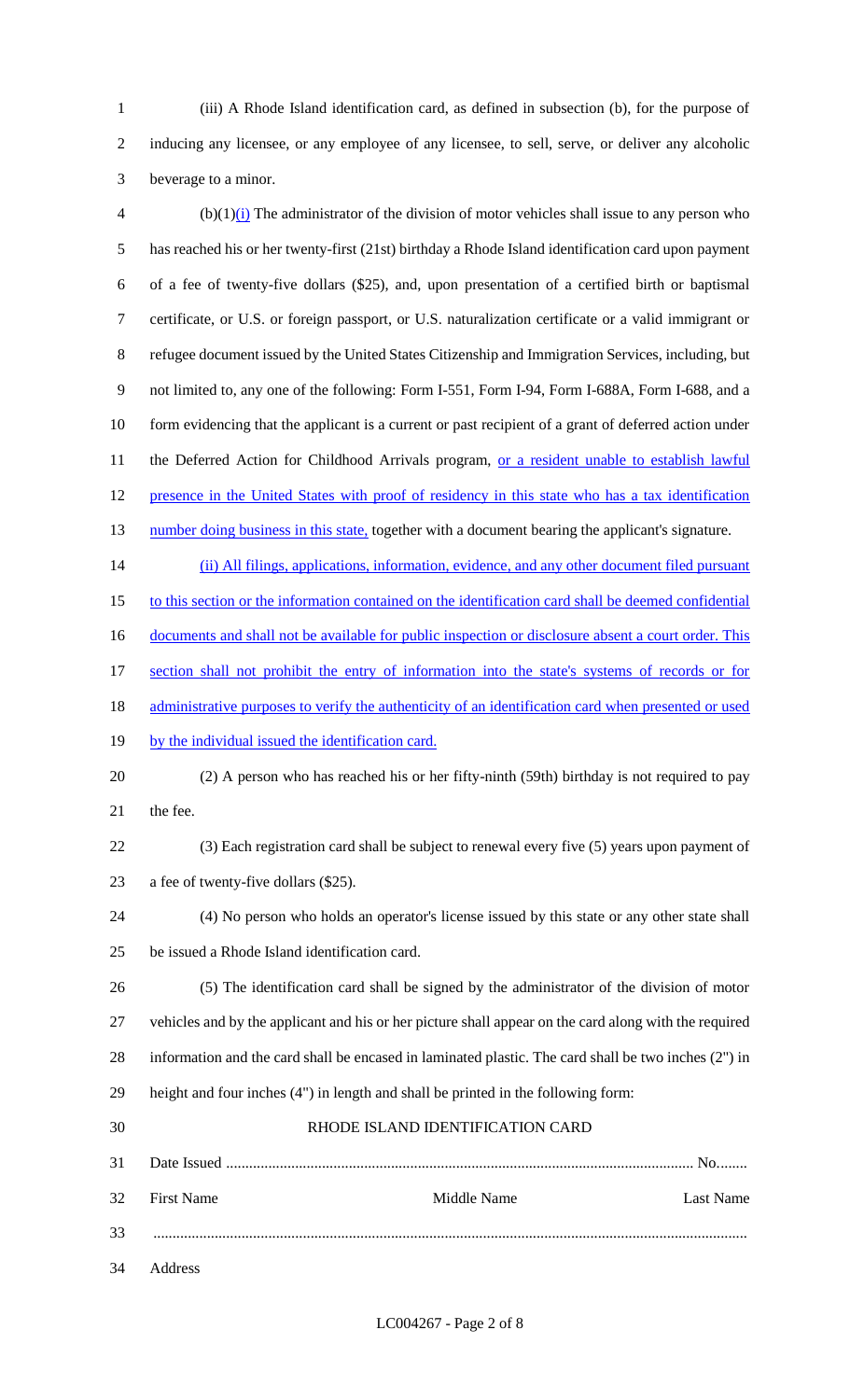| $\mathbf{1}$   |                                                                                                              |               |                                                 |            |    |     |  |
|----------------|--------------------------------------------------------------------------------------------------------------|---------------|-------------------------------------------------|------------|----|-----|--|
| $\overline{2}$ | <b>BIRTH RECORD</b>                                                                                          |               |                                                 |            |    |     |  |
| 3              |                                                                                                              |               |                                                 |            |    |     |  |
| 4              | Secure Photo by Pasting here                                                                                 | Color of hair | Color of eyes                                   | <b>Sex</b> | Ht | Wt. |  |
| 5              |                                                                                                              | .             | .                                               |            |    |     |  |
| 6              |                                                                                                              | Issued by     |                                                 |            |    |     |  |
| 7              |                                                                                                              |               | Administrator of the Division of Motor Vehicles |            |    |     |  |
| 8              |                                                                                                              |               |                                                 |            |    |     |  |
| 9              |                                                                                                              |               |                                                 |            |    |     |  |
| 10             |                                                                                                              |               |                                                 |            |    |     |  |
| 11             |                                                                                                              | Administrator |                                                 |            |    |     |  |
| 12             | (6) The identification cards shall be produced at the adult correctional institutions if they                |               |                                                 |            |    |     |  |
| 13             | have facilities to do so; if the adult correctional institutions have no facilities to do so, then all cards |               |                                                 |            |    |     |  |
| 14             | shall be manufactured by the lowest responsible bidder following advertisement for the solicitation          |               |                                                 |            |    |     |  |
| 15             | of bids.                                                                                                     |               |                                                 |            |    |     |  |
| 16             | (7) The identification cards shall be clearly distinguishable from those issued pursuant to                  |               |                                                 |            |    |     |  |
| 17             | § 3-8-6.1 and operators' and chauffeurs' licenses issued pursuant to title 31.                               |               |                                                 |            |    |     |  |
| 18             | (8) Any person who has been designated as permanently and totally disabled by the social                     |               |                                                 |            |    |     |  |
| 19             | security administration or who upon certification by an optometrist, ophthalmologist, or physician           |               |                                                 |            |    |     |  |
| 20             | that a holder of a valid and current motor vehicle operator's license is no longer able to operate a         |               |                                                 |            |    |     |  |
| 21             | motor vehicle, the administrator of the division of motor vehicles shall issue to such person, upon          |               |                                                 |            |    |     |  |
| 22             | request, a Rhode Island identification card for the unexpired term of the person's motor vehicle             |               |                                                 |            |    |     |  |
| 23             | operator's license at no additional cost. Thereafter, a renewal of such card shall be subject to the         |               |                                                 |            |    |     |  |
| 24             | standard renewal charge of twenty-five dollars (\$25) until the person shall reach his or her fifty-         |               |                                                 |            |    |     |  |
| 25             | ninth (59th) birthday.                                                                                       |               |                                                 |            |    |     |  |
| 26             | (9) The administrator of the division of motor vehicles shall, upon presentation of a United                 |               |                                                 |            |    |     |  |
| 27             | States Department of Defense (DD) FORM 214 or other acceptable documentation of military                     |               |                                                 |            |    |     |  |
| 28             | service and verification of an honorable discharge, issue an identification card to the presenter that       |               |                                                 |            |    |     |  |
| 29             | is clearly marked "veteran," at no additional cost.                                                          |               |                                                 |            |    |     |  |
| 30             | $(c)(1)$ Every retail Class A, B, C, and D licensee shall cause to be kept a book or                         |               |                                                 |            |    |     |  |
| 31             | photographic reproduction equipment that provides the same information as required by the book.              |               |                                                 |            |    |     |  |
| 32             | That licensee or the licensee's employee shall require any person who has shown a document as set            |               |                                                 |            |    |     |  |
| 33             | forth in this section substantiating his or her age to sign that book or to permit the taking of his or      |               |                                                 |            |    |     |  |
| 34             | her photograph and indicate what document was presented. Use of the photographic reproduction                |               |                                                 |            |    |     |  |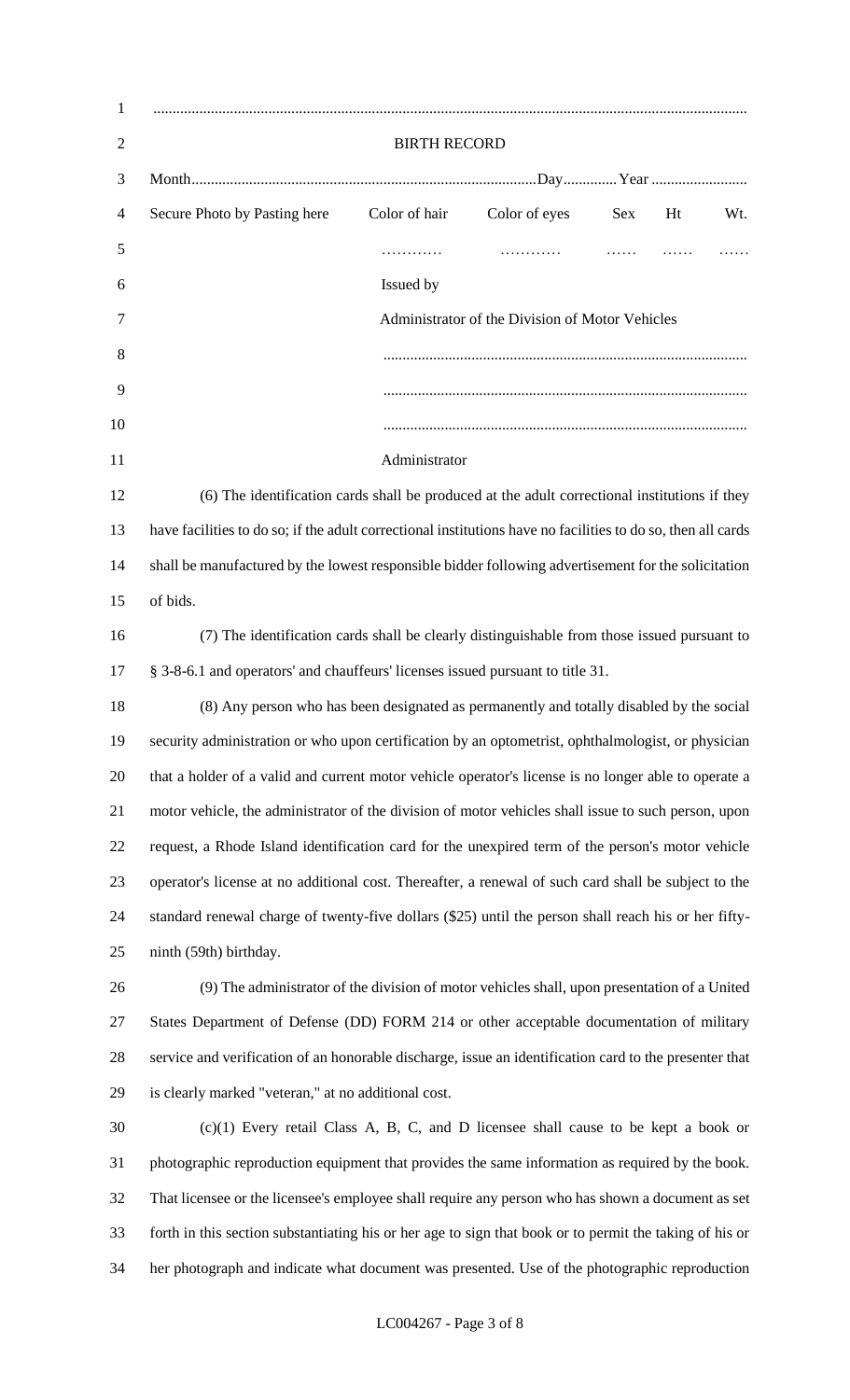equipment is voluntary for every Class A, B, C and D licensee.

 (2) The sign-in-as-minor book and photographic reproduction equipment shall be prescribed, published, and approved at the direction and control of the division. The book shall contain at least four hundred (400) pages; shall be uniform throughout the state; and shall be distributed at a cost not to exceed seven dollars (\$7.00).

 (3) If a person whose age is in question signs the sign-in-as-minor book or has a photograph taken before he or she is sold any alcoholic beverage and it is later determined that the person had not reached his or her twenty-first (21st) birthday at the time of sale, it is considered prima facie evidence that the licensee and/or the licensee's agent or servant acted in good faith in selling any alcoholic beverage to the person producing the document as set forth in this section misrepresenting 11 his or her age.

 (4) Proof of good-faith reliance on any misrepresentation is a defense to the prosecution of the licensee and/or the licensee's agent or servant for an alleged violation of this section.

 (d)(1) Any person who violates this section shall be punished for the first offense by a mandatory fine of not less than one hundred dollars (\$100) nor more than five hundred dollars (\$500) and shall be further punished by thirty (30) hours of community service and shall be further punished by a suspension of his or her motor vehicle operator's license or driving privileges for a period of thirty (30) days; for the second offense by a mandatory fine of not less than five hundred dollars (\$500) nor more than seven hundred fifty dollars (\$750) and shall be further punished by forty (40) hours of community service and will be further punished by a suspension of his or her motor vehicle operator's license or driving privileges for a period of three (3) months; and for the third and subsequent offenses by a mandatory fine for each offense of not less than seven hundred fifty dollars (\$750) nor more than one thousand dollars (\$1,000) and shall be further punished by fifty (50) hours of community service and will be further punished by a suspension of his or her motor vehicle operator's license or driving privileges for a period of one year.

 (2) Any suspension of an operator's license or driving privilege pursuant to this section shall not operate to affect the insurance rating of the offender and any operator's license or driving privilege suspended pursuant to this section shall be reinstated without further expense upon application.

 (e) Within thirty (30) days after this incident the police chief of the city or town where the incident took place is directed to inform, in writing, the department of business regulation whether or not charges in accordance with this section have been preferred against a person who has not reached his or her twenty-first (21st) birthday and has violated this section. If no charge is brought against any person who has not reached his or her twenty-first (21st) birthday and has violated the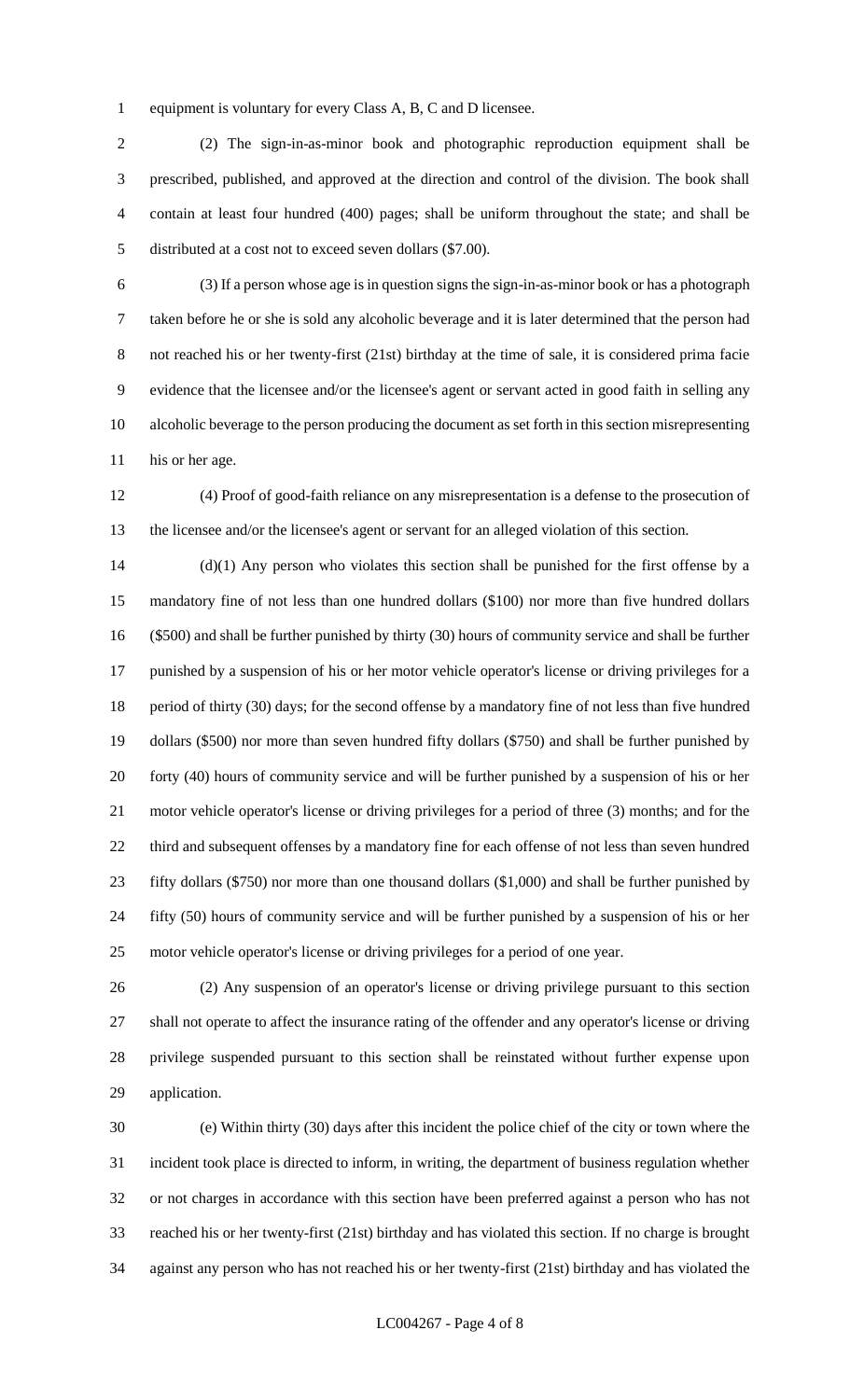provisions of this section, then the police chief of the city or town where the incident took place will state the reason for his or her failure to charge the person who has not reached his or her twenty-first (21st) birthday.

 (f) The Rhode Island identification card may be withdrawn at any time for just cause, at the discretion of the administrator of the division of motor vehicles. The administrator of the division of motor vehicles shall keep a record of the cards issued and each card shall contain an identification number specifically assigned to the person to whom the card was issued.

 (g) Issuance of a Rhode Island identification card under this section to a current or past recipient of a grant of deferred action under the Deferred Action for Childhood Arrivals (DACA) 10 program or a resident unable to establish lawful presence in the United States and who has a tax 11 identification number doing business in this state shall not confer the right to vote in the state of Rhode Island.

## **3-8-6.1. Identification cards for persons under the age of 21.**

14 (a) $(1)$ (i) The administrator of the division of motor vehicles shall issue to any person upon request, who is under twenty-one (21) years of age, an identification card upon payment of a fee of twenty-five dollars (\$25.00), and, upon presentation of a certified birth or baptismal certificate, or U.S. or foreign passport, or U.S. naturalization certificate, or a valid immigrant or refugee document issued by the United States Citizenship and Immigration Services including, but not limited to, any one of the following: Form I-551, Form I-94, Form I-688A, Form I-688, and a form evidencing that the applicant is a current or past recipient of a grant of deferred action under the 21 Deferred Action for Childhood Arrivals program, or a resident unable to establish lawful presence 22 in the United States with proof of residency in this state who has a tax identification number doing business in this state, together with a document bearing the applicant's signature. No person who holds an operator's license, issued by this state or any other state, shall be issued an identification card.

26 (ii) All filings, applications, information, evidence, and any other document filed pursuant to this section or the information contained on the identification card shall be deemed confidential 28 documents and shall not be available for public inspection or disclosure absent a court order. This 29 section shall not prohibit the entry of information into the state's systems of records or for administrative purposes to verify the authenticity of an identification card when presented or used by the individual issued the identification card. (2) The identification card shall be subject to renewal every five (5) years upon the payment

- of a fee of twenty-five dollars (\$25.00).
- 

(3) The identification card shall be signed by the administrator of the division of motor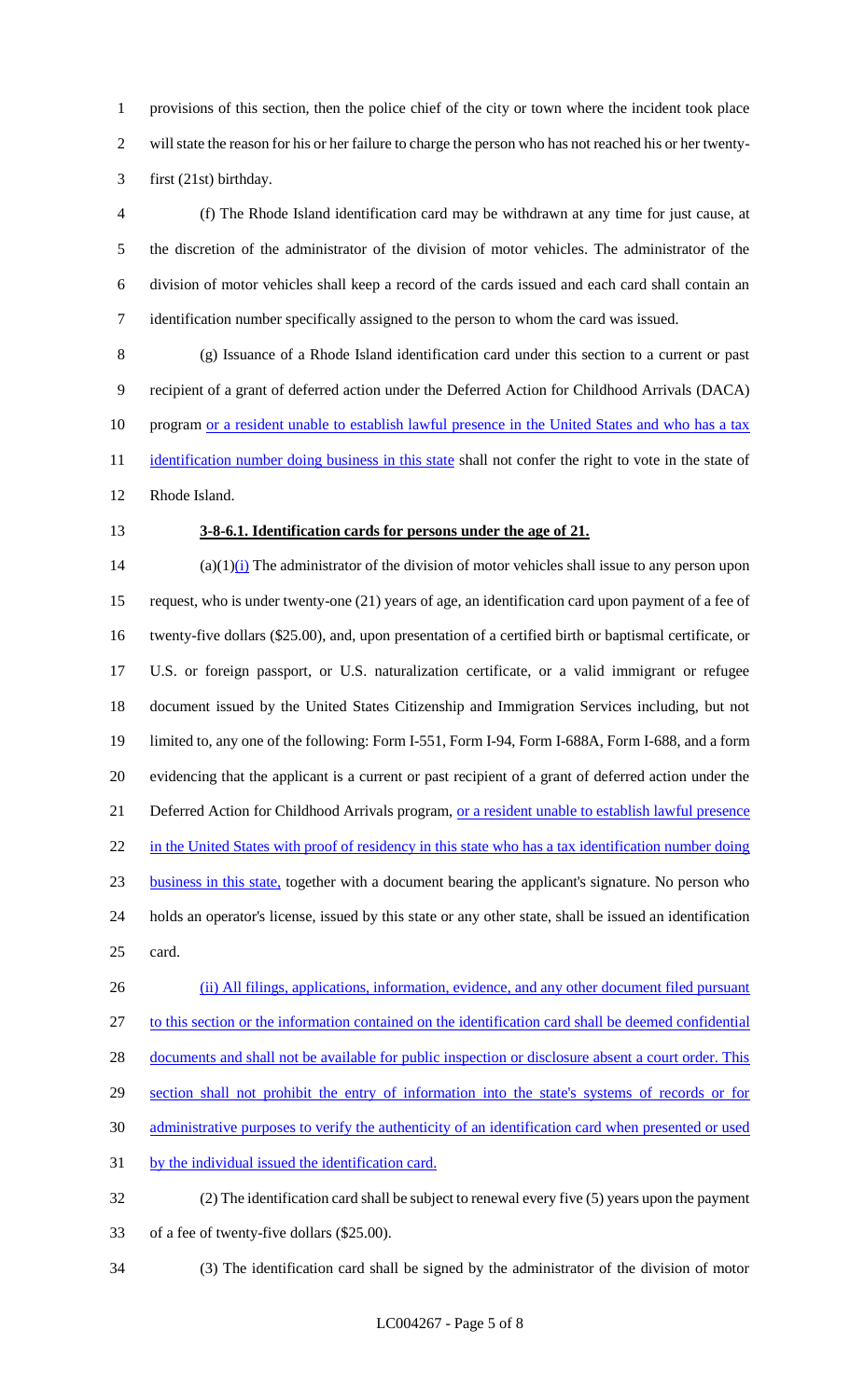| vehicles and also by the applicant, and his or her picture shall appear on the card along with the           |  |  |  |  |  |  |
|--------------------------------------------------------------------------------------------------------------|--|--|--|--|--|--|
| required information and the card shall be encased in laminated plastic. The card shall be two inches        |  |  |  |  |  |  |
| (2") in height and four inches (4") in length and shall be printed in the following form:                    |  |  |  |  |  |  |
| <b>IDENTIFICATION CARD</b>                                                                                   |  |  |  |  |  |  |
|                                                                                                              |  |  |  |  |  |  |
| <b>First Name</b><br>Middle Name<br><b>Last Name</b>                                                         |  |  |  |  |  |  |
|                                                                                                              |  |  |  |  |  |  |
| Address                                                                                                      |  |  |  |  |  |  |
|                                                                                                              |  |  |  |  |  |  |
| <b>BIRTH RECORD</b>                                                                                          |  |  |  |  |  |  |
|                                                                                                              |  |  |  |  |  |  |
| Secure Photo by Pasting here<br>Color of hair<br>Color of eyes<br>Sex<br>Ht<br>Wt.                           |  |  |  |  |  |  |
| $\cdots$<br>.<br>.                                                                                           |  |  |  |  |  |  |
| Issued by                                                                                                    |  |  |  |  |  |  |
| Administrator of the Division of Motor Vehicles                                                              |  |  |  |  |  |  |
|                                                                                                              |  |  |  |  |  |  |
|                                                                                                              |  |  |  |  |  |  |
|                                                                                                              |  |  |  |  |  |  |
| Administrator                                                                                                |  |  |  |  |  |  |
| (4) The identification cards shall be produced at the adult correctional institution if they                 |  |  |  |  |  |  |
| have facilities to do so; if the adult correctional institutions have no facilities to do so, then all cards |  |  |  |  |  |  |
| shall be manufactured by the lowest responsible bidder following advertisement for the solicitation          |  |  |  |  |  |  |
| of bids.<br>(5) The identification cards shall be clearly distinguishable from those issued pursuant to      |  |  |  |  |  |  |
| § 3-8-6 and operators' and chauffeurs' licenses issued pursuant to title 31.                                 |  |  |  |  |  |  |
| (b) The identification card may be withdrawn at any time for just cause, at the discretion                   |  |  |  |  |  |  |
| of the administrator of the division of motor vehicles. The administrator of the division of motor           |  |  |  |  |  |  |
| vehicles shall keep a record of the cards issued and each card shall contain an identification number        |  |  |  |  |  |  |
| specifically assigned to the person to whom the card was issued.                                             |  |  |  |  |  |  |
| (c) The administrator of the division of motor vehicles shall, upon presentation of a United                 |  |  |  |  |  |  |
| States Department of Defense (DD) FORM 214 or other acceptable documentation of military                     |  |  |  |  |  |  |
| service and verification of an honorable discharge, issue an identification card to the presenter that       |  |  |  |  |  |  |
| is clearly marked "veteran," at no additional cost.                                                          |  |  |  |  |  |  |
| (d) Issuance of a Rhode Island identification card under this section to a current or past                   |  |  |  |  |  |  |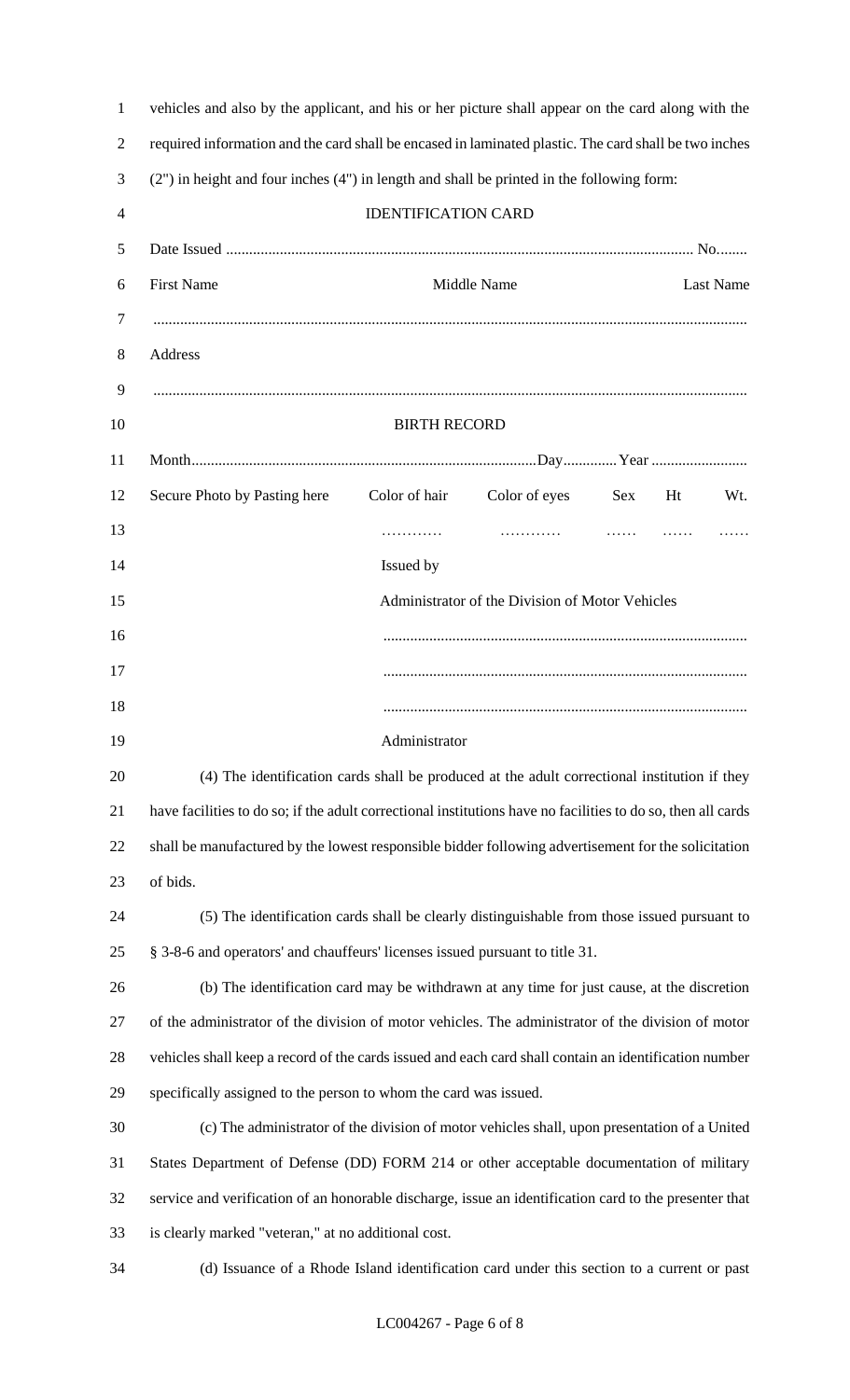- 1 recipient of a grant of deferred action under the Deferred Action for Childhood Arrivals (DACA)
- 2 program or a resident unable to establish lawful presence in the United States who has a tax
- 3 identification number doing business in this state shall not confer the right to vote in the state of
- 4 Rhode Island.
- 5 SECTION 2. This act shall take effect on January 1, 2023.

======== LC004267 ========